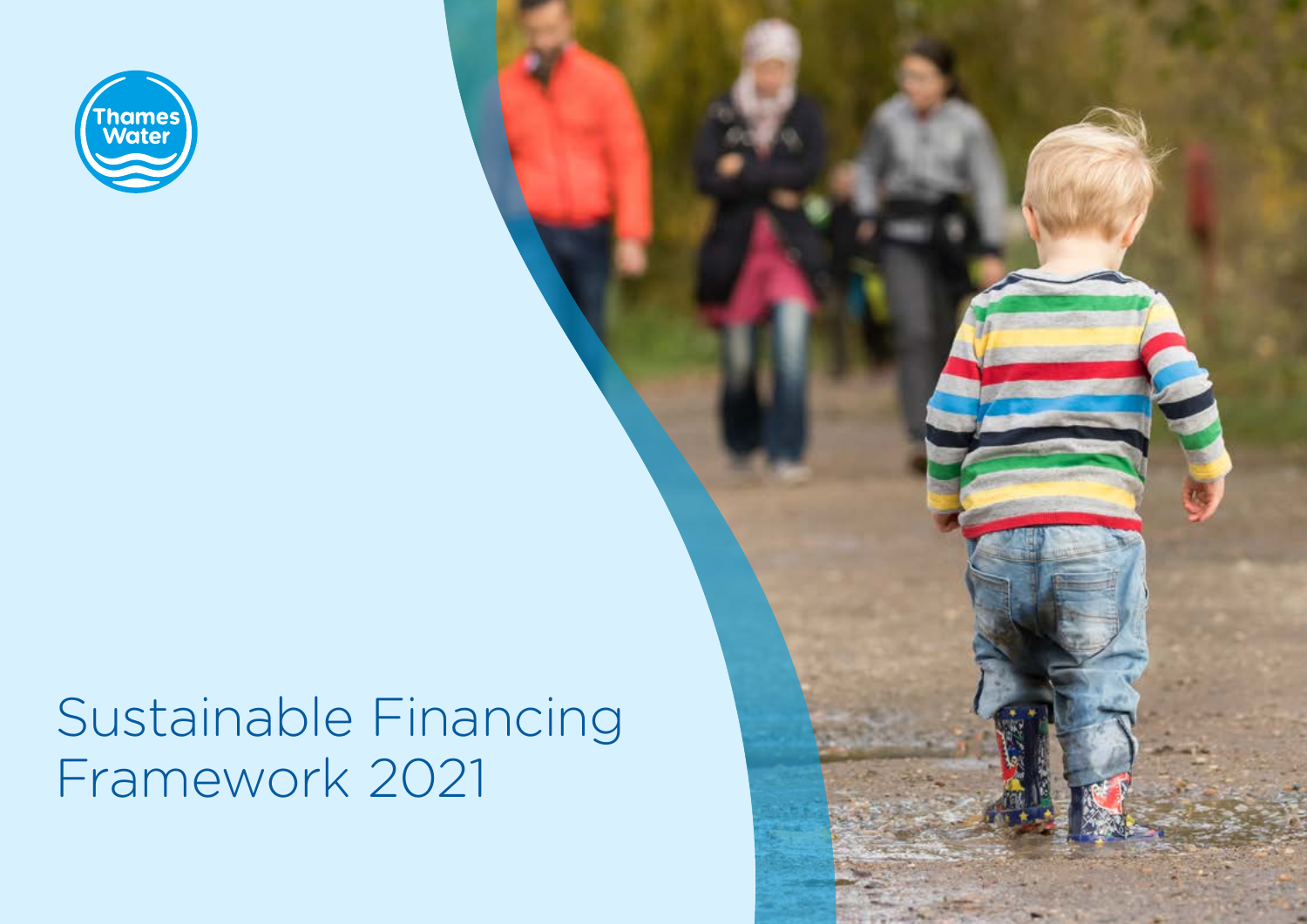# Introduction from Alastair Cochran, our CFO



Our purpose is to deliver life's essential service, so that our customers, communities and the environment can thrive.

It's what really inspires us and goes hand in hand with our longstanding approach to being more sustainable, and to serve the needs of today's customers in a way that safeguards the future of our services and the environment.

Our approach to sustainability runs through everything we do, from the way we invest in infrastructure and run our finances, to the way we serve our customers and look after the natural environment. It isn't new to us. But, in today's environment, we're giving it even more focus.

We know we need to improve our performance and rebuild trust in Thames Water. We also know we can't do it alone and we need to work together with our stakeholders to be able to make a real difference. To build trust and a collaborative approach, we're committed to being transparent and humble with those around us.

Looking after, and enhancing, the environment is a crucial part of our long-term strategy, whether it's reducing pollutions to protect rivers, looking after water resources and increasing efficiency to make sure there's always enough to go around, or supporting natural habitats to thrive. We rely on a healthy natural environment to provide our services.

Our environment is also facing increasing pressure from the effects of climate change. We have the opportunity to help change the way energy is created and used in the UK – something we're really excited about. We already renewably generate 23% of the electricity we consume and we're developing opportunities to inject biomethane from our sewage treatment processes into the gas grid.

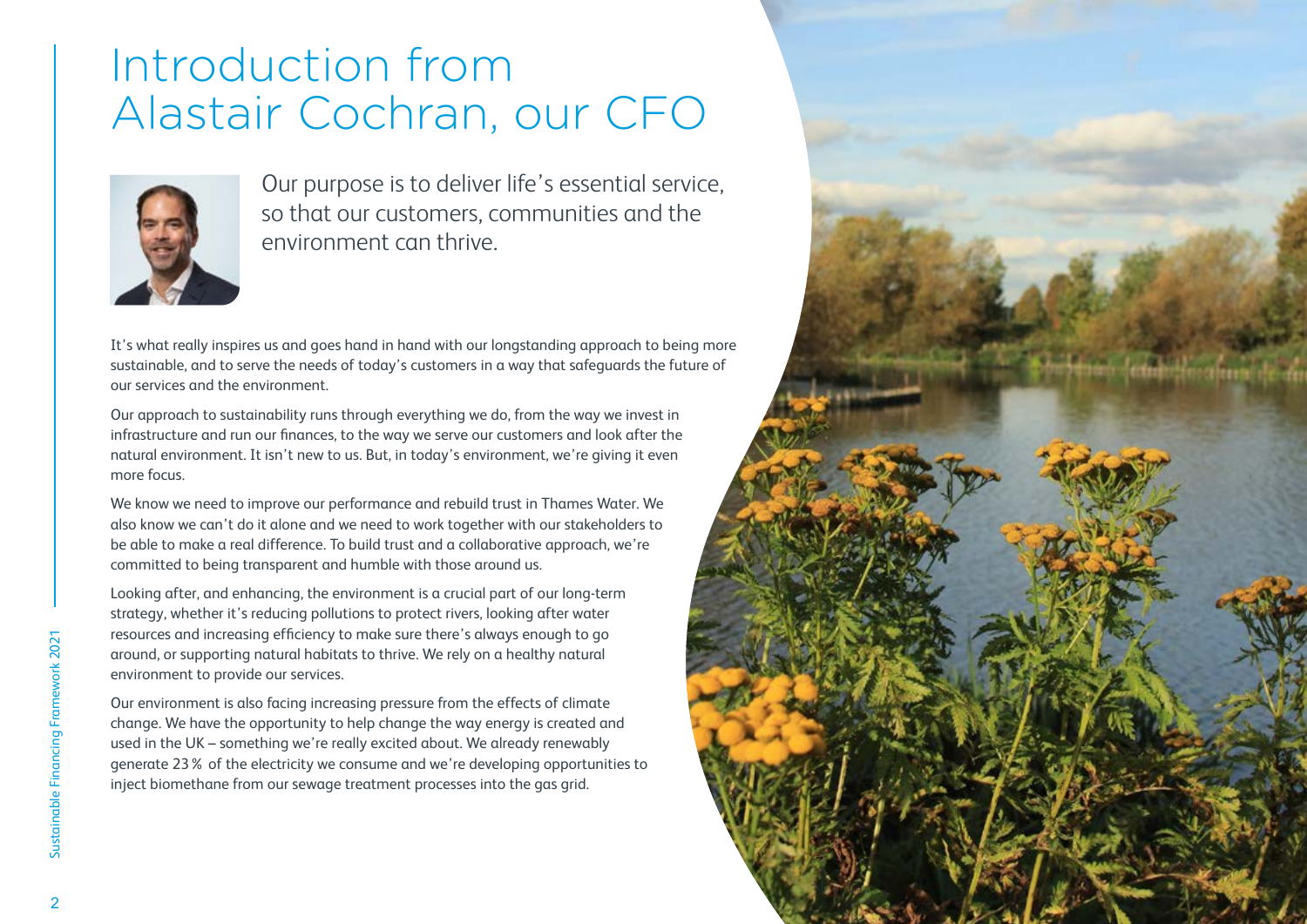Our passion to become a force for good goes even further than environmental protection. We can have a really positive impact on communities and society every single day, and that's very much embedded in our plans too. The importance of our support for communities became even more evident during the pandemic, with water being so crucial to good hygiene in the fight against Covid-19 and when many of our customers found themselves in increasingly difficult situations as a result of the lockdowns.

That's why we launched a new, sustainable financing framework to replace our existing green bond framework and incorporate the work we're doing to create long-term value for society and local communities.

This new framework will help us raise funds to support our ESG agenda, making sure our debt is aligned with our environmental and social responsibilities and that we're working together to build a better world for future generations.

# **Background**

We're the UK's largest water and wastewater services provider, serving 15 million customers across the South East of England. We serve small villages and suburbs from parts of Gloucestershire in the west, to areas of Kent and Essex in the east, including London and surrounding conurbations, making our region socially and geographically diverse and presenting some unique challenges.

Between 2020 and 2025, we'll invest over £10 billion on operating, upgrading, and improving resilience of our assets and services for the future, and meeting the needs of customers and regulators.

To ensure the safe and smooth running of London and the Thames Valley, we look after over 31,000 km of water pipes and 97 water treatment works, providing 2.6 billion litres of drinking water every day. We manage over 109,000 km of sewer pipes and 354 sewage treatment works to safely remove and treat 4.7 billion litres of wastewater every day, before returning it to the environment.

We recognise that the provision of water and wastewater services must be done responsibly and sustainably for the benefit of the environment and future generations. Everything we do supports our purpose - to deliver life's essential service, so our customers, communities and the environment can thrive.

During 2019/20, we reset our strategy to make sure we're focusing on what's most important as we headed into the next regulatory period. Our ambitions to 'deliver brilliant customer engagement' and 'invest in resilient assets and systems' are still very much at the forefront of our plans for 2020 to 2025, as well as our third strategic ambition, 'generating public value'. What we do, and how we do it, can have a positive and lasting impact on society and the natural environment. And by going above and beyond the basics of delivering our essential service efficiently, we can create significant public value.

We're committed to delivering our Purpose and building our reputation as a water company that provides a resilient service in a way that our customers, stakeholders, and employees can be proud of, and our investors and regulators support and recognise.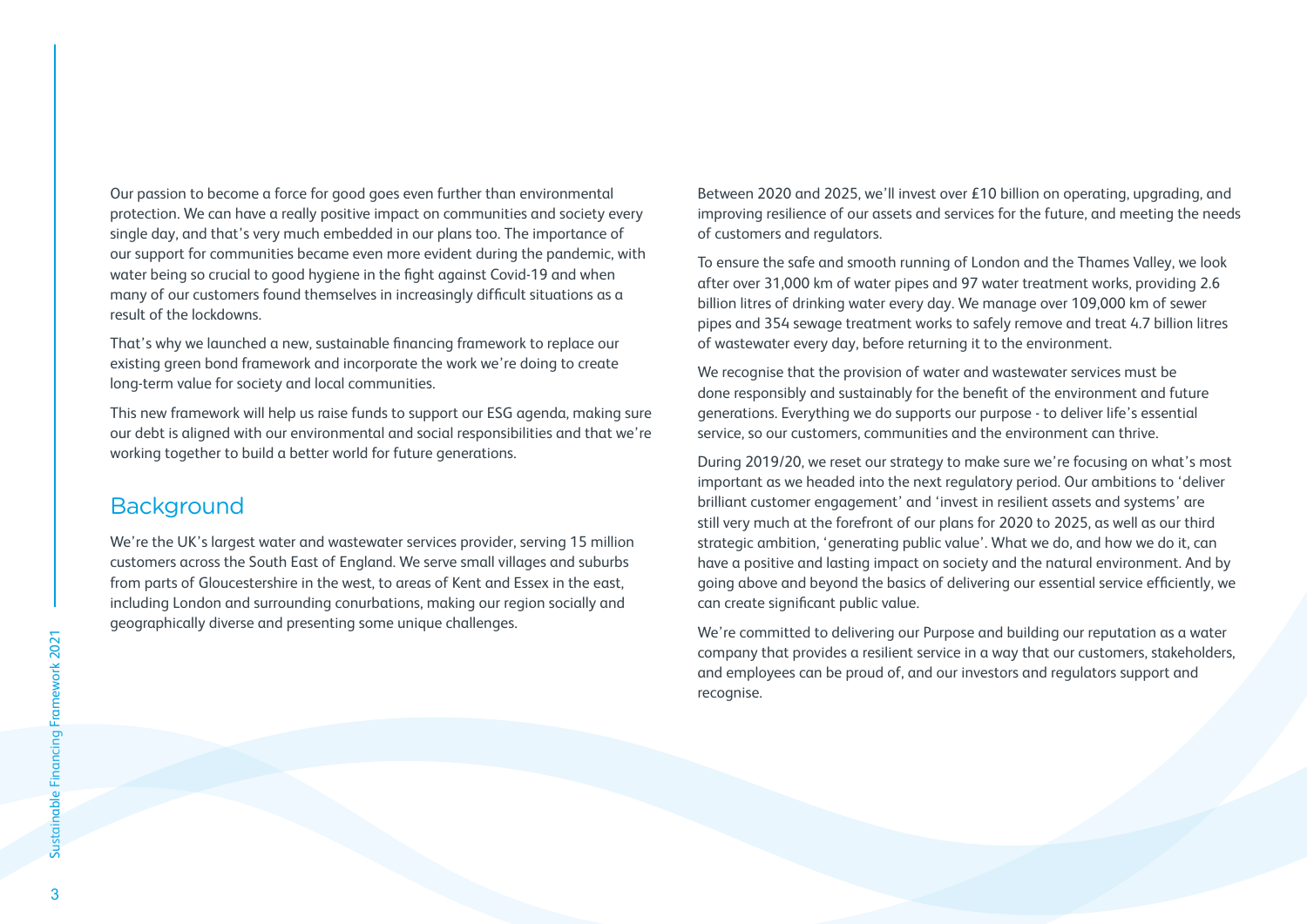# **Sustainability**

Being more sustainable is a longstanding commitment of ours and it aligns with our strategic approach to generating public value and going beyond the delivery of our basic services to deliver better outcomes for our customers, communities, and the environment.

To support our strategic ambitions and our approach to sustainability, we continue to put the Environment, Social and Governance agenda at the heart of our financial decision-making. Every year we produce a standalone ESG statement, bringing the last five years of ESG data together in one place.

Becoming a more sustainable business is an important consideration for our company, Board and investors and we need to strike a balance between what's best for customers, the environment, local communities, and the future provision of our essential services.

We're passionate about looking after the environment, giving back to the communities we serve and making sure we're a force for good, both now and in the future.

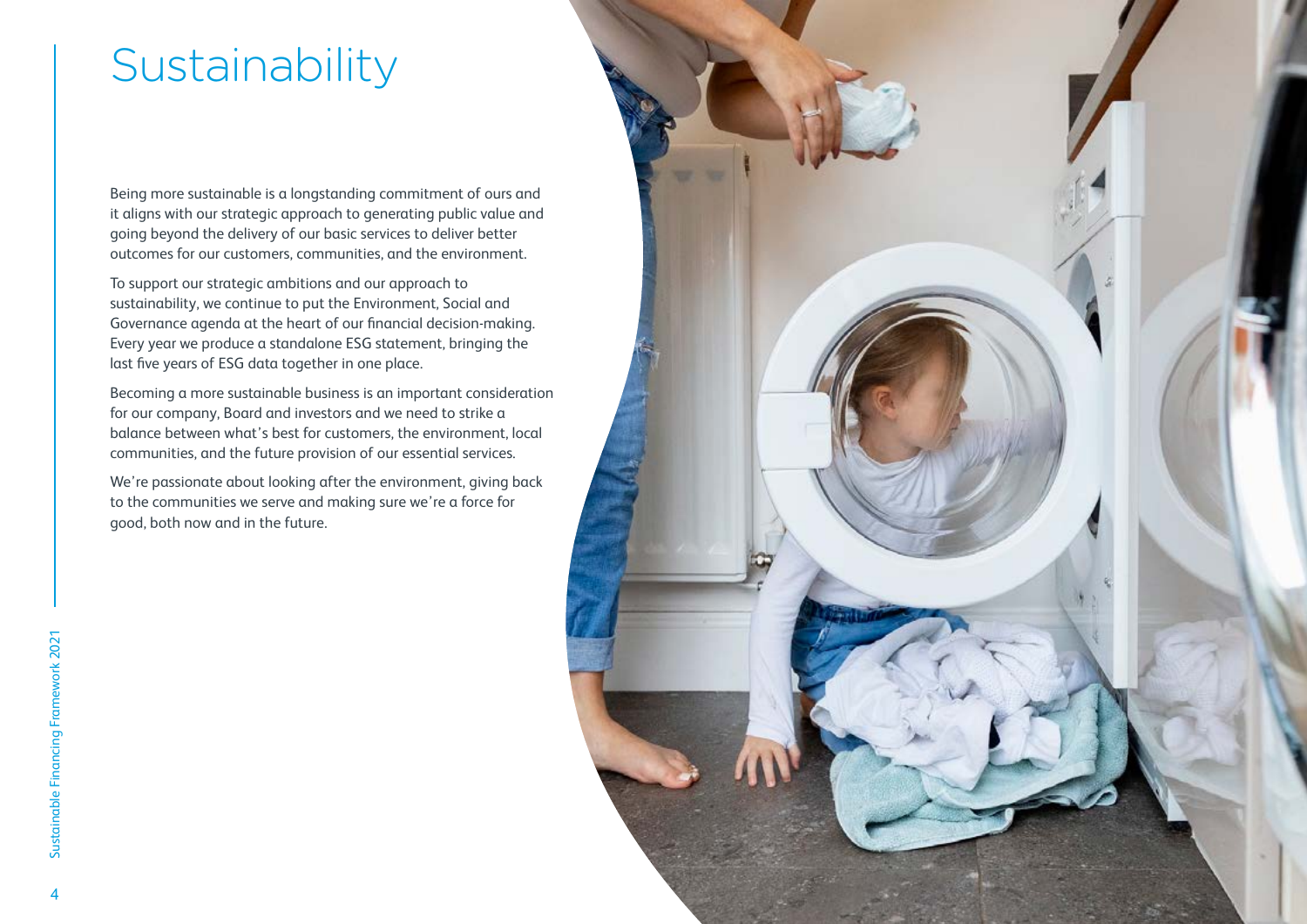# Environment

A healthy natural environment is fundamental to our business and protecting and enhancing nature is something we take very seriously, even more so as we face the increasing challenges posed by climate change.

# Natural Capital and Biodiversity

We will assess the Natural Capital stocks across all our landholdings by 2025 and look to use the information in our decision making. We aim to increase biodiversity by 5% at 253 Sites of Biodiversity Interest by 2025.

### Net Zero Carbon and beyond

One of our key areas of focus over the next ten years is to reduce the net carbon emissions from our operations to zero by 2030, and then beyond by 2040.

## Circular Economy

The water cycle is a true circular economy. We're driving efficiency in the cycle to increase our contribution to a circular economy, through energy generation, recycling sludge to land and creating aggregate for construction.

### Healthier Rivers

By 2025 we aim to:

- Reduce pollutions by 30%
- Improve 745km of rivers across our region
- Ensure we meet or exceed all of our environmental obligations
- Clean-up 750 surface water outlets that pollute rivers because of wrongly connected household drains

### Renewable energy generation

We will aim to generate, and use, enough green energy in one year that would be sufficient to power 115,000 homes.

### Leakage

Leakage reduction remains one of our top priorities and we're focusing on delivering our leakage reduction plans for 2020 to 2025 and ensuring we continue to improve our performance. We've committed to reducing annual average leakage by 20% from our 2019/20 level by the end of 2025 and by 50% in the longer term.

### Sustainable Surface Water Management

We are actively working in partnership with local authorities and other third party organisations to adopt sustainable surface water management to reduce the risk of sewer flooding and pollution, and improve network resilience.

# UN Sustainable Development Goals

We fully support the aspirations of all 17 Sustainable Development Goals (SDGs), although we focus on four specific goals where we think we can make a significant positive contribution:



We're managing drainage and water resources to ensure sustainable services in the face of climate change and population growth. This goal is essential to a more sustainable world and supports many of the SDGs.



We're working to increase the amount of self-generated renewable energy.



We're working to become more efficient, reduce waste and increase how much we recycle and re-use including bio solids to land.



We're working to increase the capacity to respond to the impacts of climate change and mitigate our contribution to the causes of climate change.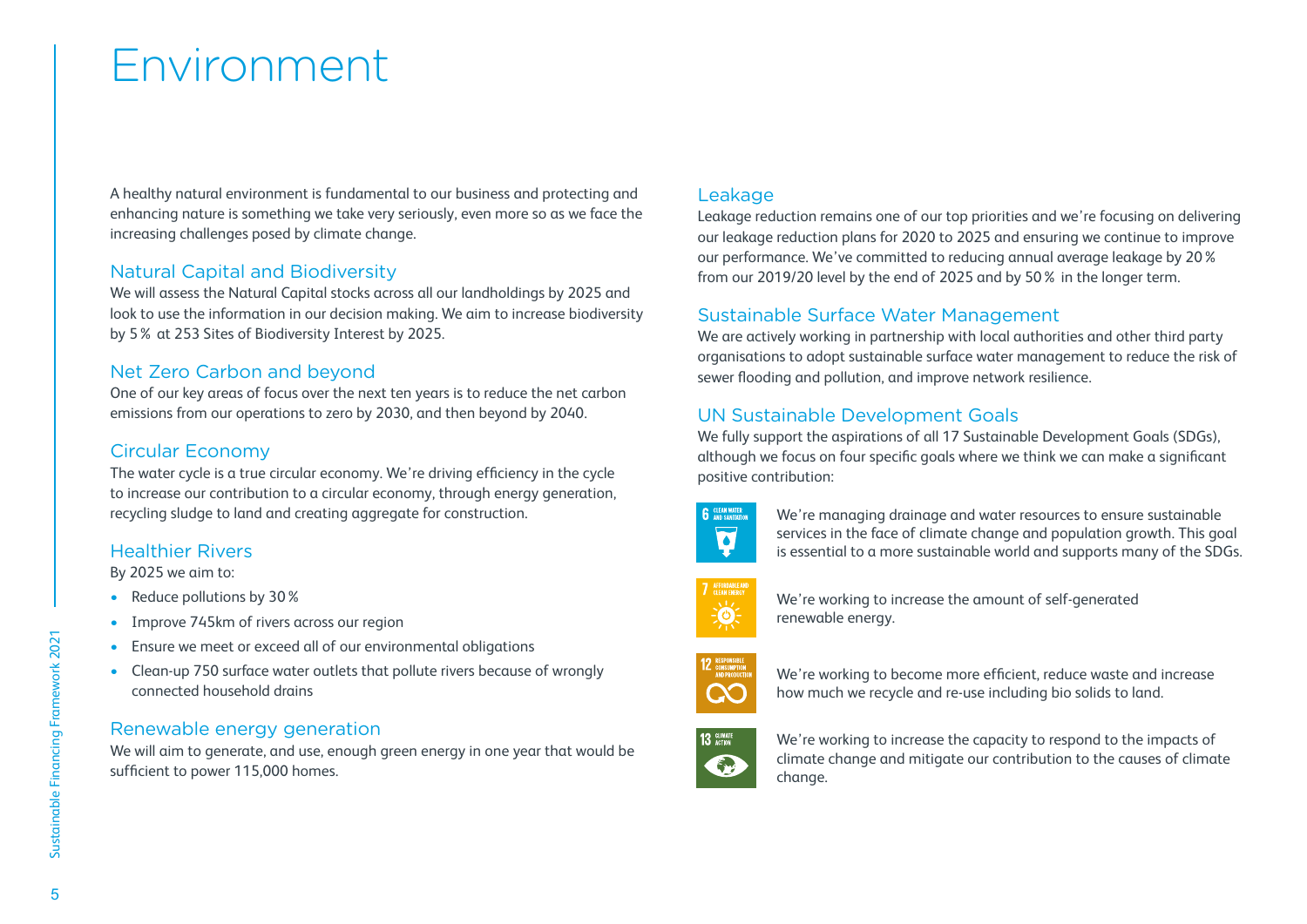# Social

We have an important role to play in society and the way we invest in, and operate, our business will have a long-term impact on the world around us. It's not just about what we do, it's about how we do it.

# Vulnerability

We aim to increase the number of customers on our Priority Services Register to 410,000 by 2025.

# Sustainable workforce

We aim to educate every school age child in our area about water and wastewater issues, and we're promoting visits by local schools to our education centres and a new mobile classroom. Through this, we'll support and encourage STEM subjects.

# Diverse and inclusive workforce

Our skills strategy involves:

- Improving the diversity of our workforce by building a pipeline of skills from local communities and the education sector.
- Creating careers, not just jobs, by investing in our people and fostering a culture of lifelong learning.
- Establishing sustainable strategic skills partnerships.
- Adopting a leading position in the industry, and with our supply chain, on the development of skills.

# Affordability

We aim to give at least 200,000 customers, who find it hard to pay, a discount on their bill.

# Community Investment

We're working with community partners across our region to promote conservation, access, and recreation on more than 100 of our sites.

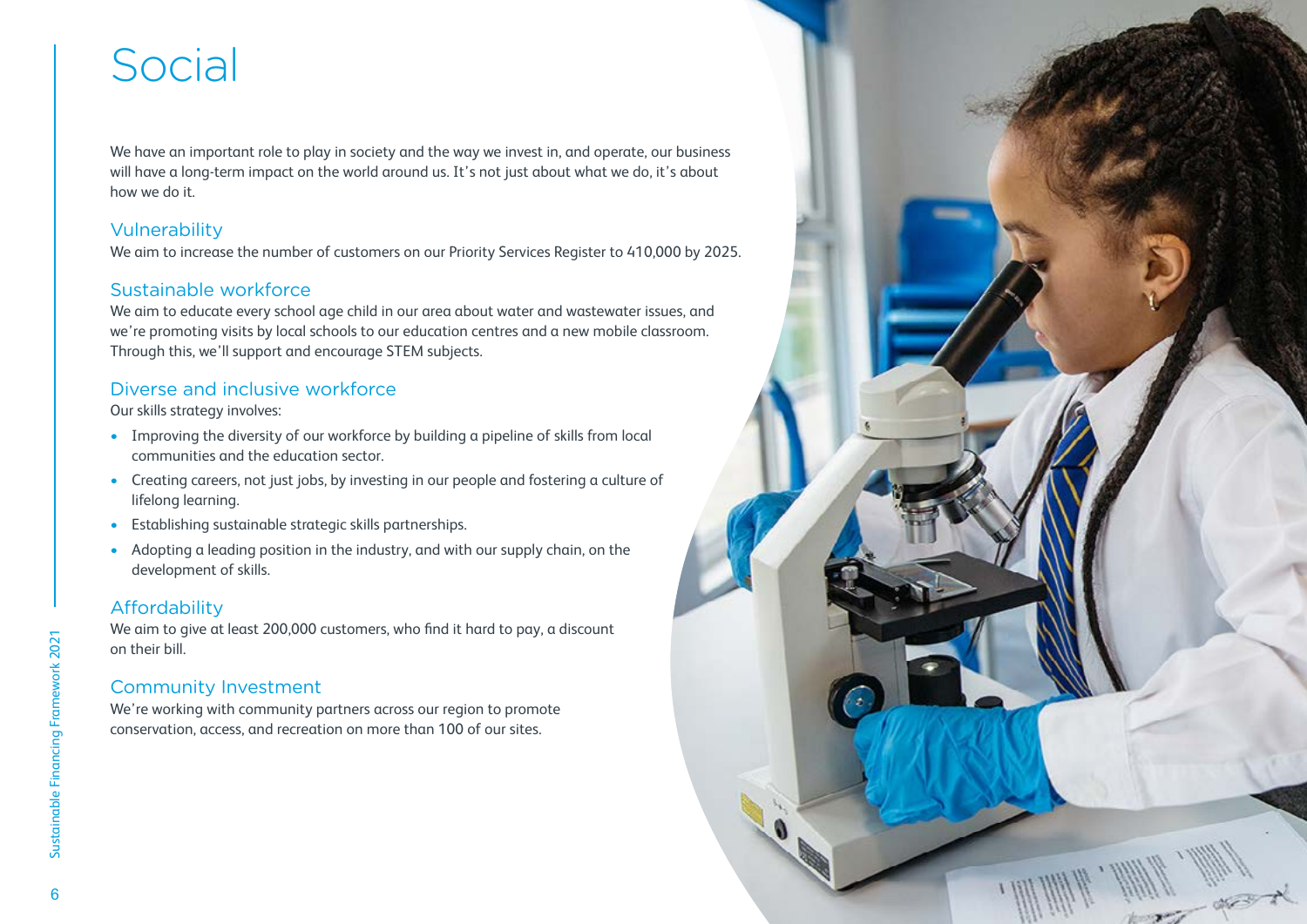

# Governance

We continue to put our ESG approach at the heart of our financial decision-making.

### Policies

Across Thames Water, policies and statements of intent are in place to ensure consistent governance on a range of issues. We have a range of policies covering health and safety, equality, diversity and inclusion, anticorruption and bribery, human rights and modern slavery, and honest and ethical behaviour. These policies are available on our website.

# Corporate Governance Code

The Company is committed to high standards of governance and has applied the principles of the Corporate Governance Code 2018, and the Board Leadership, Transparency and Governance Principles (BLTG).

# TCFD alignment

We report on our understanding and our response to climate change in our Annual Report, Annual Performance Report and Sustainability Report. We evaluate the risks, opportunities and our responsibilities associated with this. This is broadly equivalent to the recommendations of the Task Force on Climate-Related Financial Disclosures (TCFD) and we'll work to be fully aligned by our 2022/23 reporting year.

# **GRESB**

Each year, we take part in GRESB which assesses firms based on three 'ESG' pillars. In 2018, we became the first UK corporate to tie the interest rate we pay on a revolving credit facility to our GRESB score. If we outperform on our GRESB score, the margin we pay will be lowered and any financial gains are put towards our charitable fund for water and health, or environmental causes.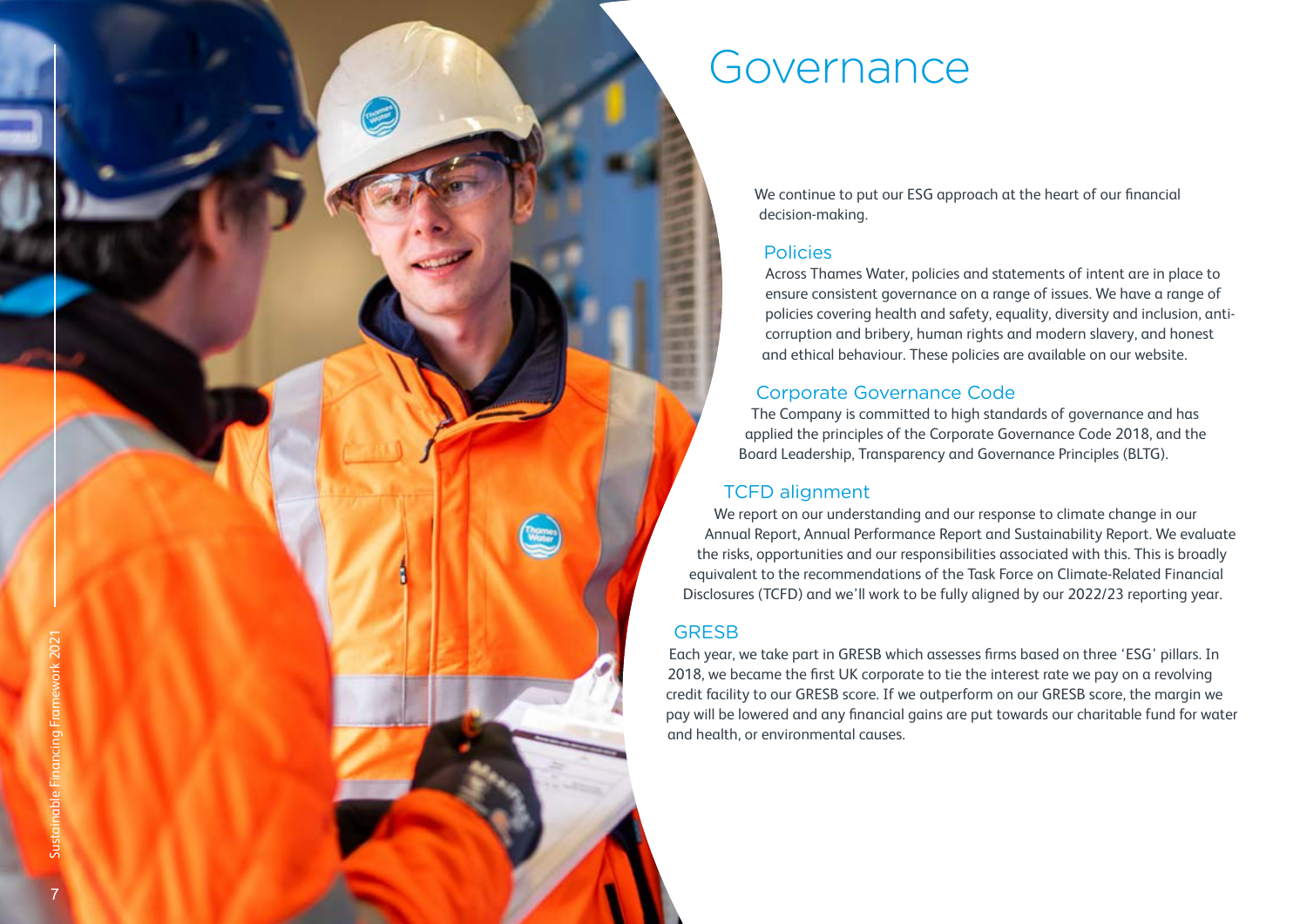# Sustainable Financing Framework

Our Sustainable Financing Framework ("the Framework") supports the financing of our water and wastewater recycling projects related to the environmentally sustainable management of natural resources and land use, as well as climate adaptation. We aim to provide transparency, disclosure, integrity, and quality in our Sustainable Financing reporting.

We have developed a Framework under which the entity Thames Water Utilities Limited (TWUL) and its subsidiary, Thames Water Utilities Finance plc (TWUF), can issue three types of Sustainable Financing instruments:

- 1. Green Bonds/Loans for which the funds raised are exclusively allocated to Eligible Green Projects
- 2. Social Bonds/Loans for which the funds raised are exclusively allocated to Eligible Social Projects
- 3. Sustainability Bonds whereby the funds raised are exclusively allocated to Eligible Green Projects and to Eligible Social Projects

Together, all the financing instruments that can be issued under this Framework are called Sustainable Financing Instruments.

We follow the ICMA Green Bond Principles 2021 ("Green Bond Principles"), ICMA Social Bond Principles 2021 ("Social Bond Principles"), ICMA Sustainability Bond Guidelines 2021 ("Sustainability Bond Guidelines"), the Loan Market Association Green Loan Principles 2021 ("Green Loan Principles") and the Loan Market Association Social Loan Principles 2021 ("Social Loan Principles"). The Framework covers four primary components and the recommended External Review component:

| (1)            | Use of proceeds                              |
|----------------|----------------------------------------------|
| $\mathbf{2}$   | Process for project evaluation and selection |
| 3 <sup>1</sup> | Management of proceeds                       |
|                | Reporting                                    |
|                | <b>External Review</b>                       |

It's our intention to follow best practice and take into account the technical screening criteria of the 'EU Taxonomy' for determining the conditions under which an economic activity qualifies as contributing substantially to climate change mitigation and adaptation, and whether that activity causes no significant harm in determining eligible uses of proceeds. Therefore, our Sustainable Financing Framework may be amended and/or updated to reflect changes in market practice.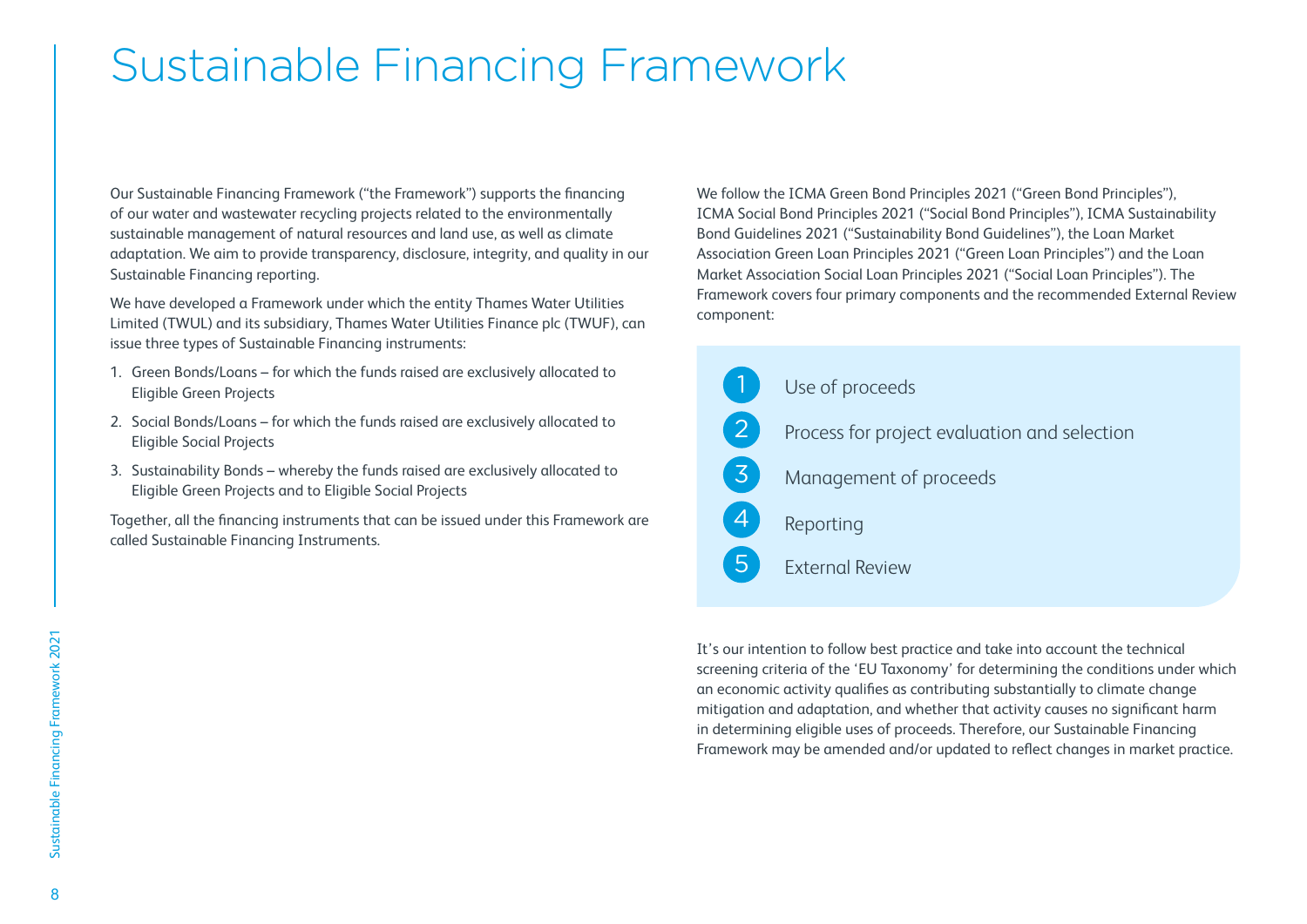# Use of proceeds

### Definitions

"Eligible Green Projects" means projects which meet the Green Eligibility Criteria of this Framework. A Second-Party Opinion provider will review the Eligible Green Portfolio and a Second Party Opinion of the project eligibility criteria has been provided by an independent reviewer.

"Eligible Social Projects" means projects which meet the Social Eligibility Criteria of this Framework. A Second-Party Opinion provider will review the Eligible Social Portfolio and a Second Party Opinion of the project eligibility criteria has been provided by an independent reviewer.

"Eligible Green Portfolio" means a portfolio of Eligible Green Projects. Debt financing will only be allocated against projects where spend has occurred within the three financial years prior to the financial year of issuance of the relevant debt, and/or where spend is due to occur within a period of two financial years following the financial year of issuance.

"Eligible Social Portfolio" means a portfolio of Eligible Social Projects. Debt financing will only be allocated against projects where spend has occurred within the three financial years prior to the financial year of issuance of the relevant debt, and/or where spend is due to occur within a period of two financial years following the financial year of issuance.

"Eligible Sustainable Portfolio" means a portfolio of Eligible Green Projects and/or Eligible Social Projects. Debt financing will only be allocated against projects where spend has occurred within the three financial years prior to the financial year of issuance of the relevant debt, and/or where spend is due to occur within a period of two financial years following the financial year of issuance.

"Eligibility Criteria" means the criteria a project must meet to be included as an Eligible Green Project or an Eligible Social Project under this Framework, as applicable.

For Eligible Green and Social Projects see chart opposite.

| <b>ICMA Green Category</b>                                                                  | <b>Eligibility Criteria</b>                                                                                                                                                              | <b>Example of projects (tbc)</b>                                                                                                                                                                                                                                                                                               | <b>SDG</b> |
|---------------------------------------------------------------------------------------------|------------------------------------------------------------------------------------------------------------------------------------------------------------------------------------------|--------------------------------------------------------------------------------------------------------------------------------------------------------------------------------------------------------------------------------------------------------------------------------------------------------------------------------|------------|
| Sustainable Water<br>and Wastewater<br>Management                                           | Capital maintenance replacement<br>and enhancement of sites aimed<br>at reducing leakage / water losses,<br>improving water quality or enhance<br>the resiliency against flooding.       | Sustainable Drainage Systems (SuDS), reducing leakage,<br>increasing resilience, metering, reducing sewer flooding                                                                                                                                                                                                             |            |
| Renewable Energy                                                                            | Capital maintenance, replacement<br>and enhancement of energy<br>infrastructure based on the following<br>technologies:<br>- solar photovoltaic<br>- biogas<br>- waste heat              | Biogas injection to gas grid, solar power on land or water,<br>energy recovery e.g. heat from sewers                                                                                                                                                                                                                           |            |
| <b>Energy Efficiency</b>                                                                    | Projects related to the establishment<br>of renewable energy storage capacity<br>or the improvement in the energy<br>efficiency of the water system                                      | Renewable energy storage, process improvements,<br>improved energy use e.g. pump refurbishment /<br>replacement, energy management programme<br>related to our ISO 55001 plans                                                                                                                                                 |            |
| Pollution prevention<br>& Control                                                           | Projects aimed at reducing water<br>pollution and recovering wastewater                                                                                                                  | Solutions to deliver - reducing sewer flooding, reduce<br>pollutions by 30%, improve 750 surface water outlets,<br>improvement of sewage work control and management                                                                                                                                                           |            |
| Environmentally<br>Sustainable<br>Management of Living<br>Natural Resources and<br>Land Use | Projects which deliver an increase<br>in natural capital value or avoid<br>deterioration                                                                                                 | Biodiversity net gain, biodiversity projects (grassland<br>restoration, hedgerow planting, tree planting), wetland and<br>pond creation, smarter water catchments, SuDS                                                                                                                                                        |            |
| Terrestrial and<br><b>Aquatic Biodiversity</b><br>Conservation                              | Projects aimed at improving<br>conservation outcomes<br>Projects aimed at improving river<br>quality                                                                                     | Biodiversity net gain, wetland creation, smarter water<br>catchments, the creation of new habitats and improving<br>the condition of existing habitats and their connectivity<br>will support species to thrive                                                                                                                |            |
| <b>Clean Transportation</b>                                                                 | Projects relating to acquisition and<br>deployment of electric vehicles and<br>associated charging infrastructure                                                                        | Decarbonisation of fleet vehicles (by 2025 we expect to<br>buy no more petrol or diesel vans, with the fleet of vans<br>expected to have churned by 2030), zero carbon fuels (the<br>fuels being considered are renewable electricity including<br>solar, and wind and our own hydrogen power), and<br>charging infrastructure |            |
| Climate Change<br>Adaptation                                                                | Projects relating to water and<br>wastewater systems resilience                                                                                                                          | Water Resource solution, drainage and wastewater<br>management solutions<br>We are taking a systems approach to protecting customer<br>service from climate change impacts through the WRMP,<br>DWMP and Drought planning. Options identified will<br>contribute to climate resilience                                         |            |
| <b>ICMA Social Category</b>                                                                 | <b>Eligibility Criteria</b>                                                                                                                                                              | <b>Example of projects</b>                                                                                                                                                                                                                                                                                                     |            |
| Access to essential<br>services                                                             | Projects enabling all customers/<br>households to have access to water,<br>with a target population of 11 million<br>water customers, and 15 million<br>wastewater customers to maintain | Increase the number of customers on our Priority Services<br>Register to 410,000, undertake 25,000 smarter home<br>visits annually to help customers reduce their water bills.<br>In addition, we're also looking to provide support to<br>customers through social tariffs                                                    |            |

 $\overline{\mathbf{v}}$ 

 $\overline{\mathbf{a}}$ 

essential water services both now

and in the future

9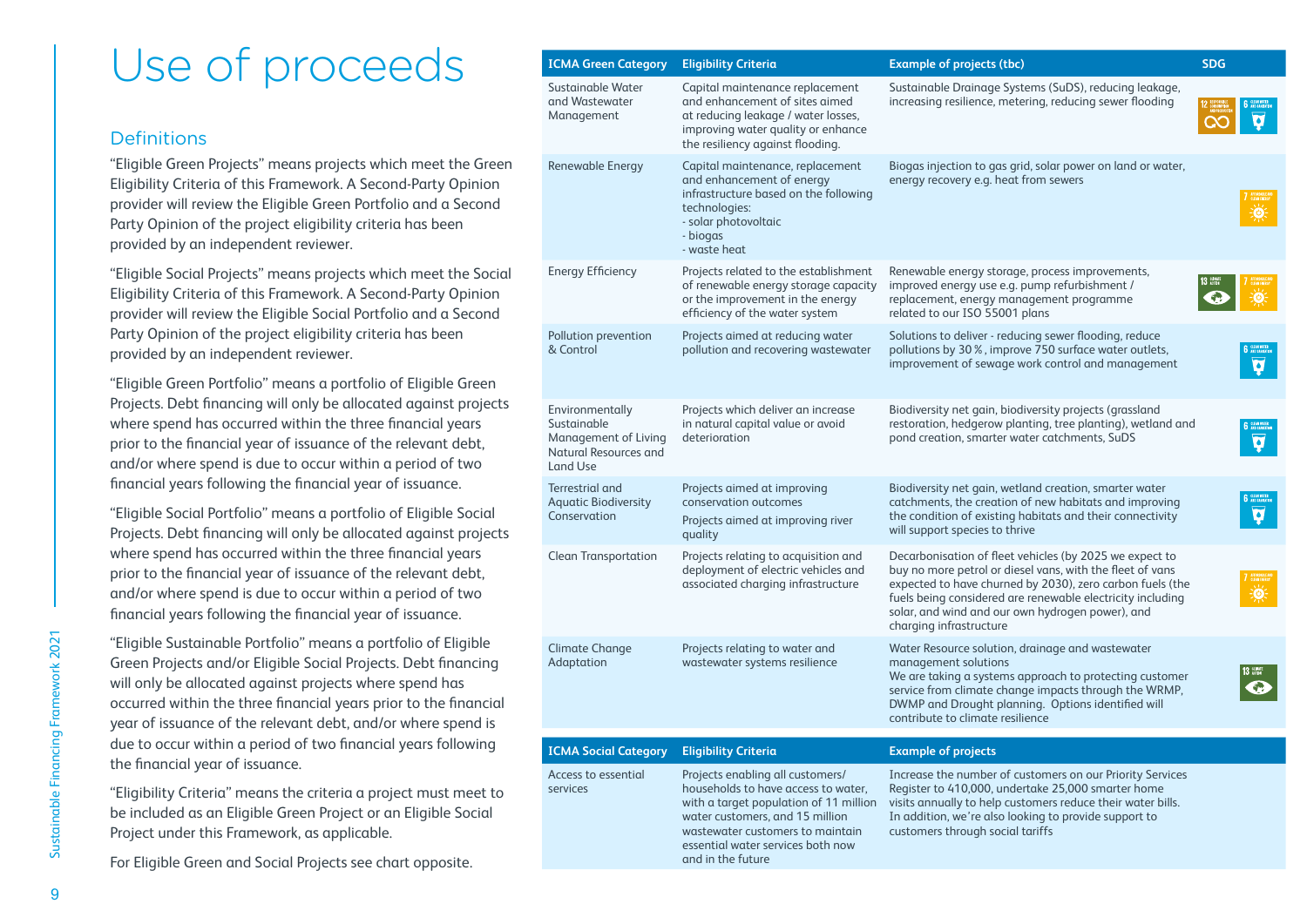# Process for project evaluation and selection

We have processes in place to ensure strong governance over approval of capital expenditure.

Our Board reviews and approves our annual capital expenditure budget. All capital expenditure requires management approval, and the level of management approval is determined through our schedule of delegated authority. This ensures there's appropriate scrutiny over the business case.

Projects are considered based on their relative merits, including how they impact our performance commitments, health and safety, the environment, and costs.

All decision making is made in line with the five principles underpinning our strategy:

- Listening to our customers, understanding their needs, and putting those needs at the forefront of our decision making
- Being good custodians of the environment
- Ensuring that our assets are maintained, renewed, and optimised to give the very best 'whole life outcomes'
- 4 Operating our business with optimal efficiency and innovating continuously
- 5 Being crystal clear in all our activities, both internal and external, that we are responsible for the service we give our customers and the health and wellbeing of our assets

Eligible Green Projects and Eligible Social Projects must meet the Eligibility Criteria described in the "Use of Proceeds Section". A panel consisting of the Thames Water Utilities Limited CFO, the Sustainability Director and the Head of Corporate Finance has been appointed to approve the inclusion of projects in the eligible portfolio of Social or Green projects. The approval by any two members of the panel is required for a project to be included in the relevant eligible portfolio.

Our risk management process is aligned with ISO 31000:2018 and we are improving our decision making around assets by developing an asset management system that is ISO 55001 certified. We have a robust approach to considering and managing our risks so we can maximise opportunities to deliver our Purpose through our business and operations, to have a material positive impact on (a) society and (b) the Environment, taken as a whole. The approval panel will ensure that all Eligible Projects will provide environmental benefits and/or positive social impacts in addition to ensuring they meet the previously outlined Eligibility Criteria.



1

2

3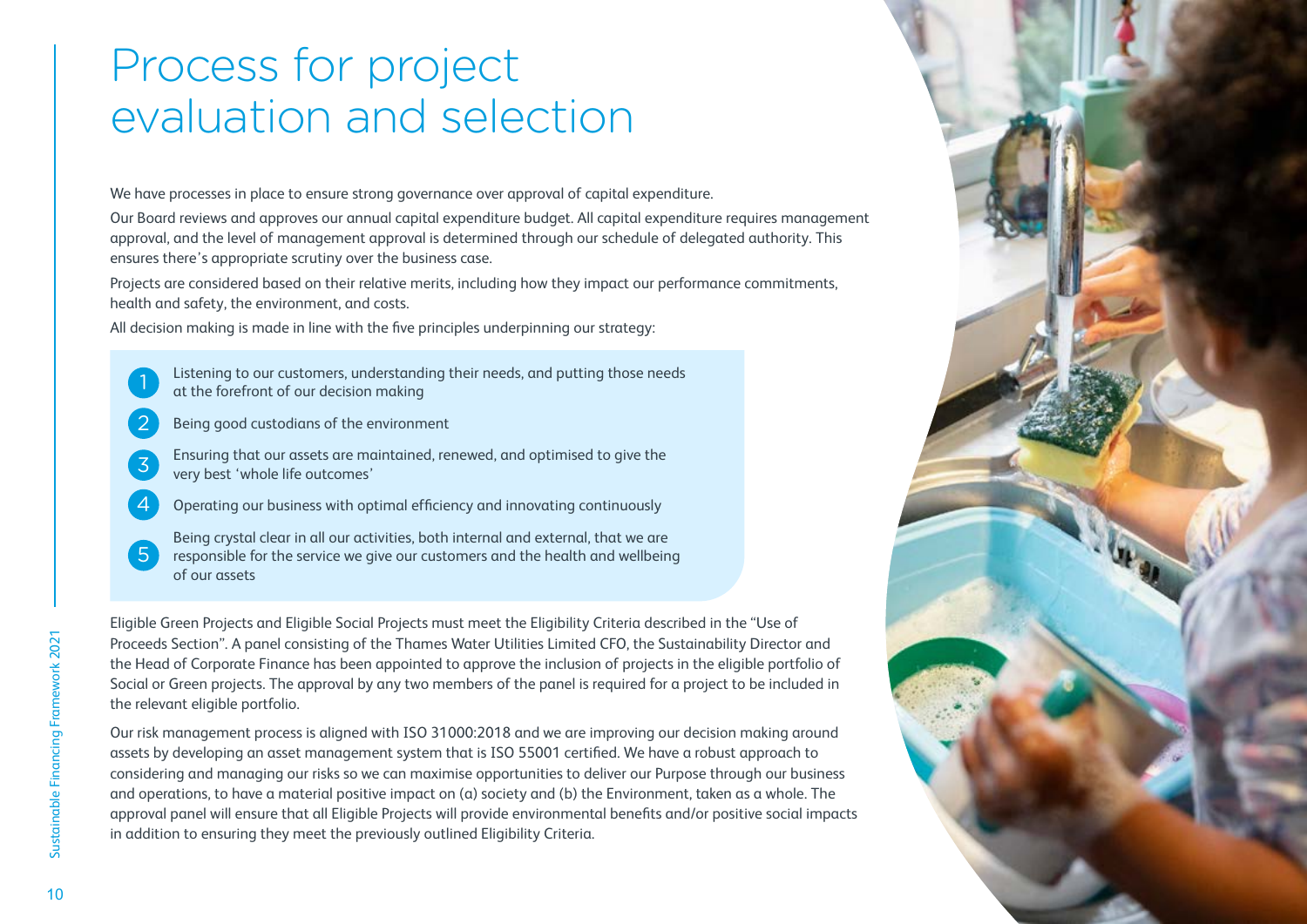# $\left(\frac{1}{\sqrt{2}}\right)$ Sustainable Financing Framework 2021 Sustainable Financing Fram 11

# Management of proceeds

The proceeds arising from the issuance of our Sustainable Financing Instruments will be appropriately managed at all times by our Treasury function, and will ultimately be used to finance, refinance, or invest in eligible projects that are in keeping with the principles we follow. Where any proceeds cannot be immediately allocated to finance or refinance these projects, the funds will initially be placed as deposits with Money Market Funds or counterparties that comply with our Treasury Policy.

The net proceeds of the Sustainable Financing Instruments will be tracked using our internal management reporting process. Our Capital Reporting Team will report internally on a monthly basis all expense recognised against Eligible Sustainable Projects. As long as the Sustainable Financing is outstanding, the balance of the tracked proceeds will be periodically adjusted to match allocations to eligible projects made during that period by our Treasury team.

The Treasury team will ensure that the total amount invested or due to be invested in eligible projects in the Eligible Green Portfolio, Eligible Social Portfolio, or Eligible Sustainable Portfolio will always be equal to or higher than the amount of Green Financing Instruments, Social Financing Instruments, or Sustainable Financing Instruments respectively outstanding in the market.

If for any reason a project is no longer eligible, or in case of any major controversy affecting a project in one of these portfolios, the approval panel will substitute such projects with other Eligible Projects for an amount at least equal to such projects as soon as an appropriate substitution option has been identified.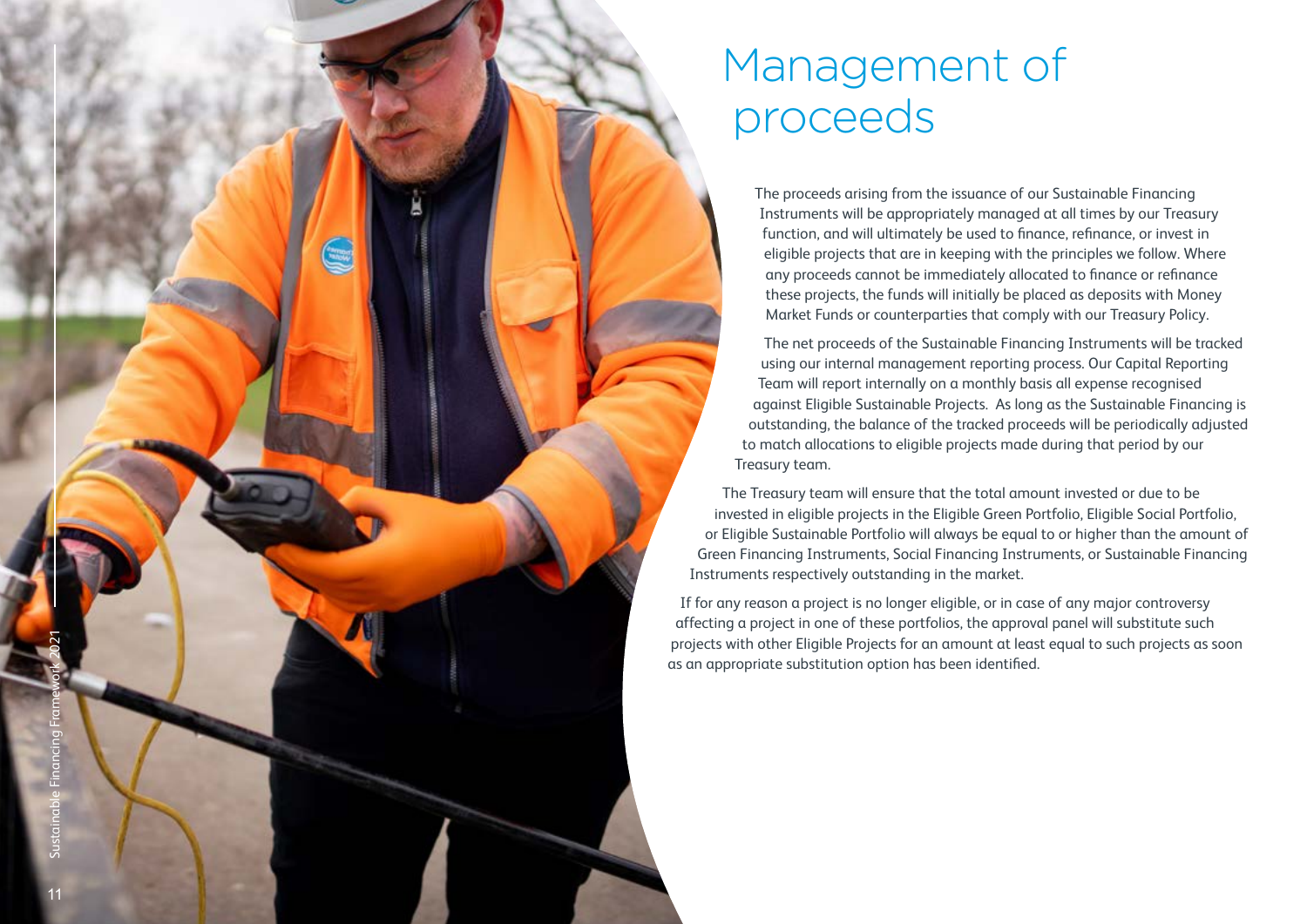# Reporting

### Allocation reporting

Allocation reporting will be available to investors within the financial year following the date of issuance of each Sustainable Financing Instrument. This Annual Impact Report will set out the proportion of the proceeds allocated to eligible project spend and the proportion allocated to future spend on eligible projects. The report will continue to be produced until the earlier of (i) the maturity of the debt; or (ii) the proceeds of debt have been reported as having been fully allocated to eligible project spend. Should there be any variance in the initial allocation reporting, such as divestments, we will duly update the allocation report as soon as reasonably possible and no later than the end of the financial year following this major allocation change.

### Impact reporting

We will annually, and until the maturity of the Sustainable Financing Instruments, provide investors with information within our Annual Impact Report regarding the environmental or social impacts of the projects funded by the outstanding Sustainable Finance Instruments. We will report at a category level. Both the Annual Impact Report and the project eligibility will be reviewed by a Second Party Opinion provider.

We will report on a range of environmental and social impacts of the investments and expenditures funded with the Sustainable Financing Instruments, subject to the availability of suitable information and data. They cover all aspects of our service and resilience, examples include:

- Maintaining high quality drinking water, measured in terms of water quality compliance risk index
- Reducing leakage from the network, measured in megalitres per day (Ml/d)
- Helping customers to become more water 'smart', measured in per capita consumption, in litres per person per day (l/p/d)
- Operational carbon performance measured in terms of absolute carbon emissions (kTCO<sup>2</sup>e<sup>\*</sup>) and carbon intensity ratios per megalitre of water delivered and wastewater treated (kgCO<sup>2</sup>e per MI\*\*)
- Increasing renewable electricity generation (Gigawatt Hours (GWh) of renewable energy produced)
- Reducing internal sewer flooding (number of incidents per 10,000 sewer connections)
- Reducing the potential for pollution incidents (number of pollution incidents per 10,000km of the wastewater network)
- Maintaining treatment works compliance (% of compliance)
- Smarter Water Catchment Initiatives (number of catchments)
- Power Resilience, cumulative number of sites that are made resilient to power disturbances (number of Sites)
- Smarter Home Visits (number of visits per year)

Sustainable Financing Framework 2021

\*Kilotonnes of carbon dioxide equivalent \*\*Kilogrammes of carbon dioxide equivalent per mega litre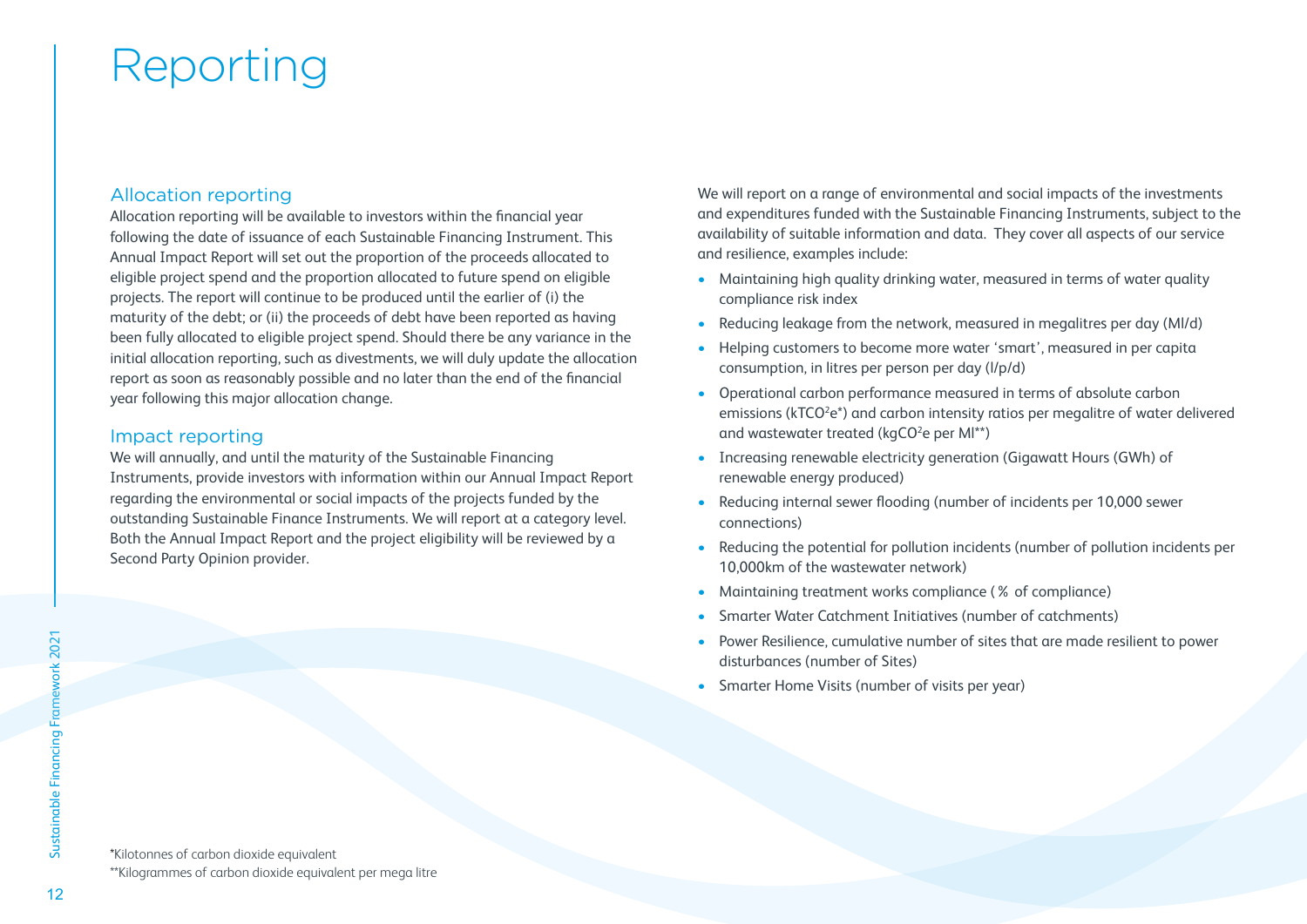# External review

### Pre-Issuance Review

We appointed DNV to independently verify our Sustainability Financing Framework and a selection of example projects and eligibility criteria. DNV has reviewed the Framework content, example projects and eligibility criteria and has confirmed their alignment with the relevant ICMA and LMA Principles and claims made by the issuer, providing us and investors with a verification report.

### Post-Issuance review

We intend to seek a limited assurance opinion for each Annual Impact Report, provided by an external auditor certifying the allocation of proceeds in accordance with the principles of this Framework and the environmental and social impacts of the projects.